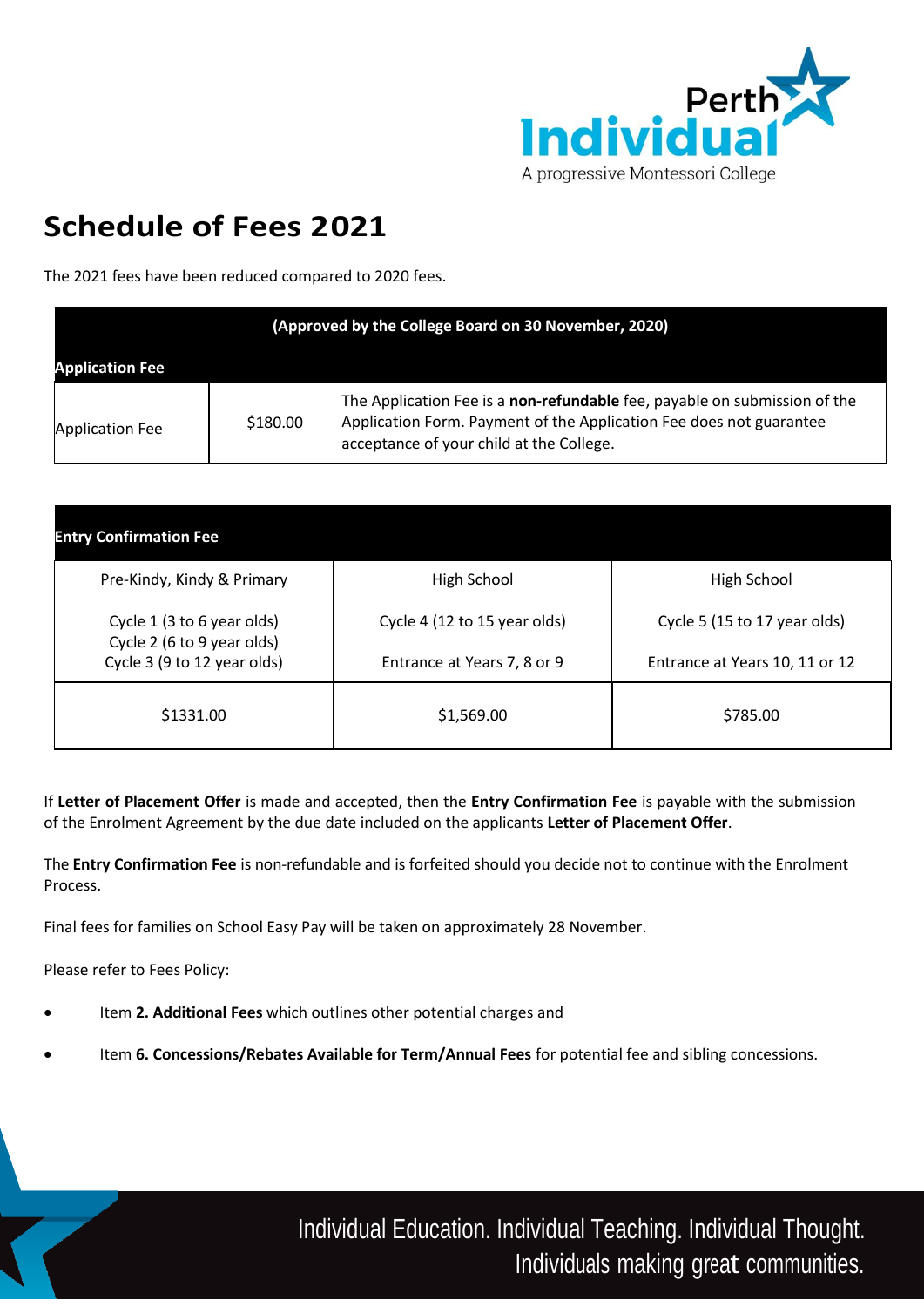## **2021 College Payments**

**Pre-Kindy, Kindy & Primary - Cycle 1 (3 to 6 year olds), Cycle 2 (6 to 9 year olds), Cycle 3 (9 to 12 year olds)**

|                                | <b>Annual Fees</b> | <b>Annual payment 6%</b><br>discount on tuition<br>fees only.<br><b>Full payment for</b><br><b>Annual Fees due</b><br>before 14 February<br>2020 | To be paid by the first<br>week of each Term. | Monthly payments - Only<br>available via School Easy<br>Pay payments taken on<br>28th of each month<br>January to October 2020 |
|--------------------------------|--------------------|--------------------------------------------------------------------------------------------------------------------------------------------------|-----------------------------------------------|--------------------------------------------------------------------------------------------------------------------------------|
| 1 <sup>st</sup> Child          | \$10,112.00        | \$9,505.28                                                                                                                                       | \$2,528.00                                    | \$1,011.20                                                                                                                     |
| Building Fund per<br>student   | \$968.00           | \$968.00                                                                                                                                         | \$242.00                                      | \$96.80                                                                                                                        |
| Development Levy per<br>family | \$416.00           | \$416.00                                                                                                                                         | \$104.00                                      | \$41.60                                                                                                                        |
| Consumable Resource<br>Levy    | \$120.00           | \$120.00                                                                                                                                         | \$30.00                                       | \$12.00                                                                                                                        |
| Totals                         | \$11,616.00        | \$11,009.28                                                                                                                                      | \$2,904.00                                    | \$1,161.60                                                                                                                     |

| 2nd Child - 20%<br>discount  | \$8,089.60 | \$7,604.22 | \$2,022.40 | \$808.96 |
|------------------------------|------------|------------|------------|----------|
| Consumable Resource<br>Levy  | \$120.00   | \$120.00   | \$30.00    | \$12.00  |
| Building Fund per<br>student | \$968.00   | \$968.00   | \$242.00   | \$96.80  |
| <b>Totals</b>                | \$9,177.60 | \$8,692.22 | \$2,294.40 | \$917.76 |

| 3rd Child - 30%<br>discount  | \$7,078.40 | \$6,653.70 | \$1,769.60 | \$707.84 |
|------------------------------|------------|------------|------------|----------|
| Consumable Resource<br>Levy  | \$120.00   | \$120.00   | \$30.00    | \$12.00  |
| Building Fund per<br>student | \$968.00   | \$968.00   | \$242.00   | \$96.80  |
| Totals                       | \$8,166.40 | \$7,741.70 | \$2,041.60 | \$816.64 |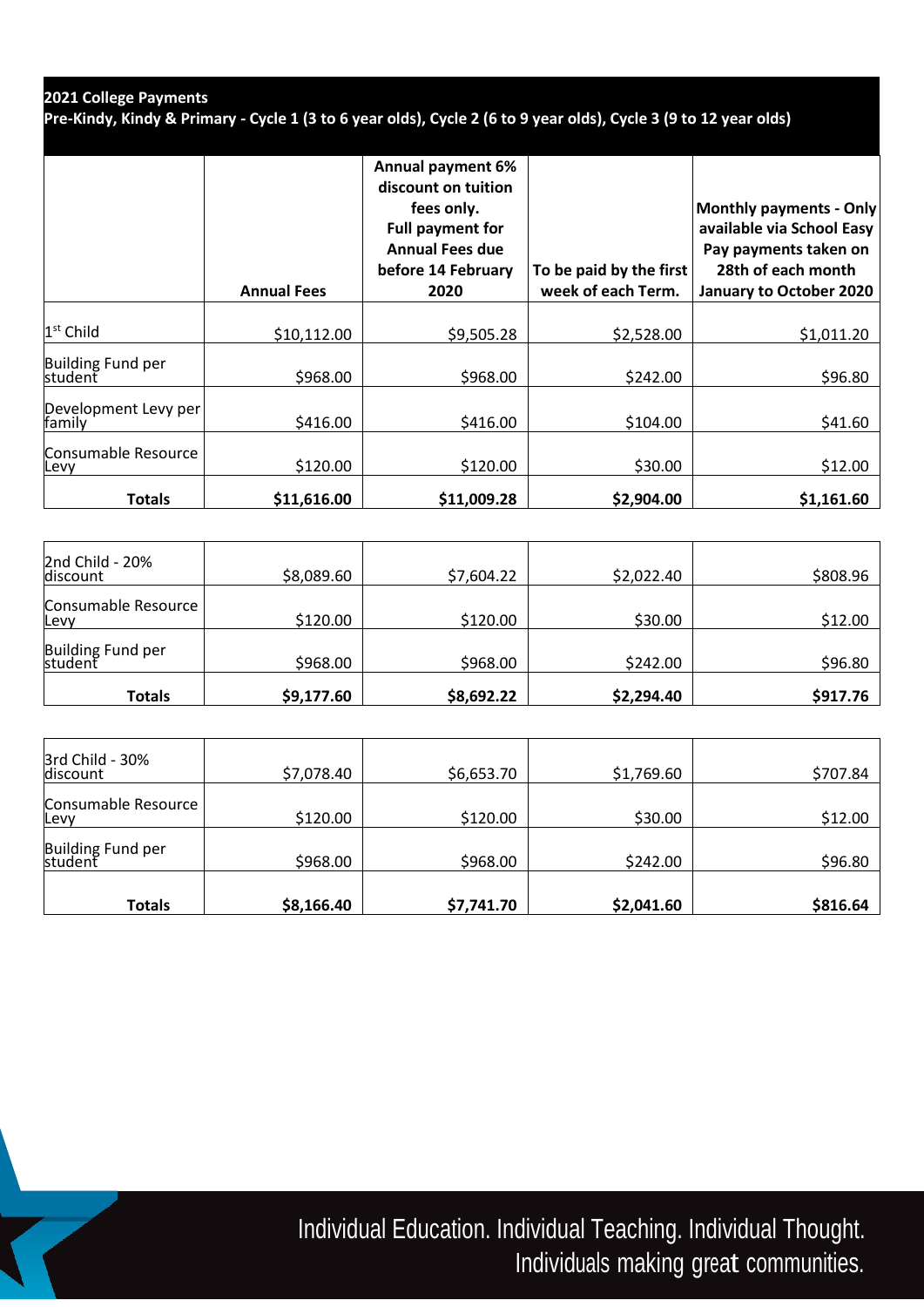| 2021 College Payments<br>High School Cycle 4 (12 to 14 year olds) Entrance at Years 7 and 8 |                    |                                                                                                                                           |                                                                  |                                                                                                                 |
|---------------------------------------------------------------------------------------------|--------------------|-------------------------------------------------------------------------------------------------------------------------------------------|------------------------------------------------------------------|-----------------------------------------------------------------------------------------------------------------|
|                                                                                             | <b>Annual Fees</b> | <b>Annual payment 6%</b><br>discount on tuition<br>fees only.<br>Full payment for<br><b>Annual Fees due</b><br>before 14 February<br>2020 | To be paid by the first 28th of each month<br>week of each Term. | <b>Monthly payments - Only</b><br>available via School Easy<br>Pay payments taken on<br>January to October 2020 |
| 1st Child                                                                                   | \$11,924.00        | \$11,208.56                                                                                                                               | \$2,981.00                                                       | \$1,192.40                                                                                                      |
| Building Fund per<br>student                                                                | \$968.00           | \$968.00                                                                                                                                  | \$242.00                                                         | \$96.80                                                                                                         |
| Development Levy per<br>family                                                              | \$416.00           | \$416.00                                                                                                                                  | \$104.00                                                         | \$41.60                                                                                                         |
| Consumable Resource<br>Levy                                                                 | \$120.00           | \$120.00                                                                                                                                  | \$30.00                                                          | \$12.00                                                                                                         |
| <b>Totals</b>                                                                               | \$13,428.00        | \$12,712.56                                                                                                                               | \$3,357.00                                                       | \$1,342.80                                                                                                      |

| 2nd Child - 20%<br>discount        | \$9,539.20  | \$8,966.85  | \$2,384.80 | \$953.92  |
|------------------------------------|-------------|-------------|------------|-----------|
| Consumable Resource<br><b>Levv</b> | \$120.00    | \$120.00    | \$30.00    | \$12.00   |
| Building Fund per<br>student       | \$968.00    | \$968.00    | \$242.00   | \$96.80   |
| Totals                             | \$10,627.20 | \$10,054.85 | \$2,656.80 | \$1062.72 |

| 3rd Child - 30%<br>discount        | \$8,346.80 | \$7,845.99 | \$2,086.70 | \$834.68 |
|------------------------------------|------------|------------|------------|----------|
| Consumable Resource<br><b>Levv</b> | \$120.00   | \$120.00   | \$30.00    | \$12.00  |
| Building Fund per<br>student       | \$968.00   | \$968.00   | \$242.00   | \$96.80  |
| Totals                             | \$9,434.80 | \$8,933.99 | \$2,358.70 | \$943.48 |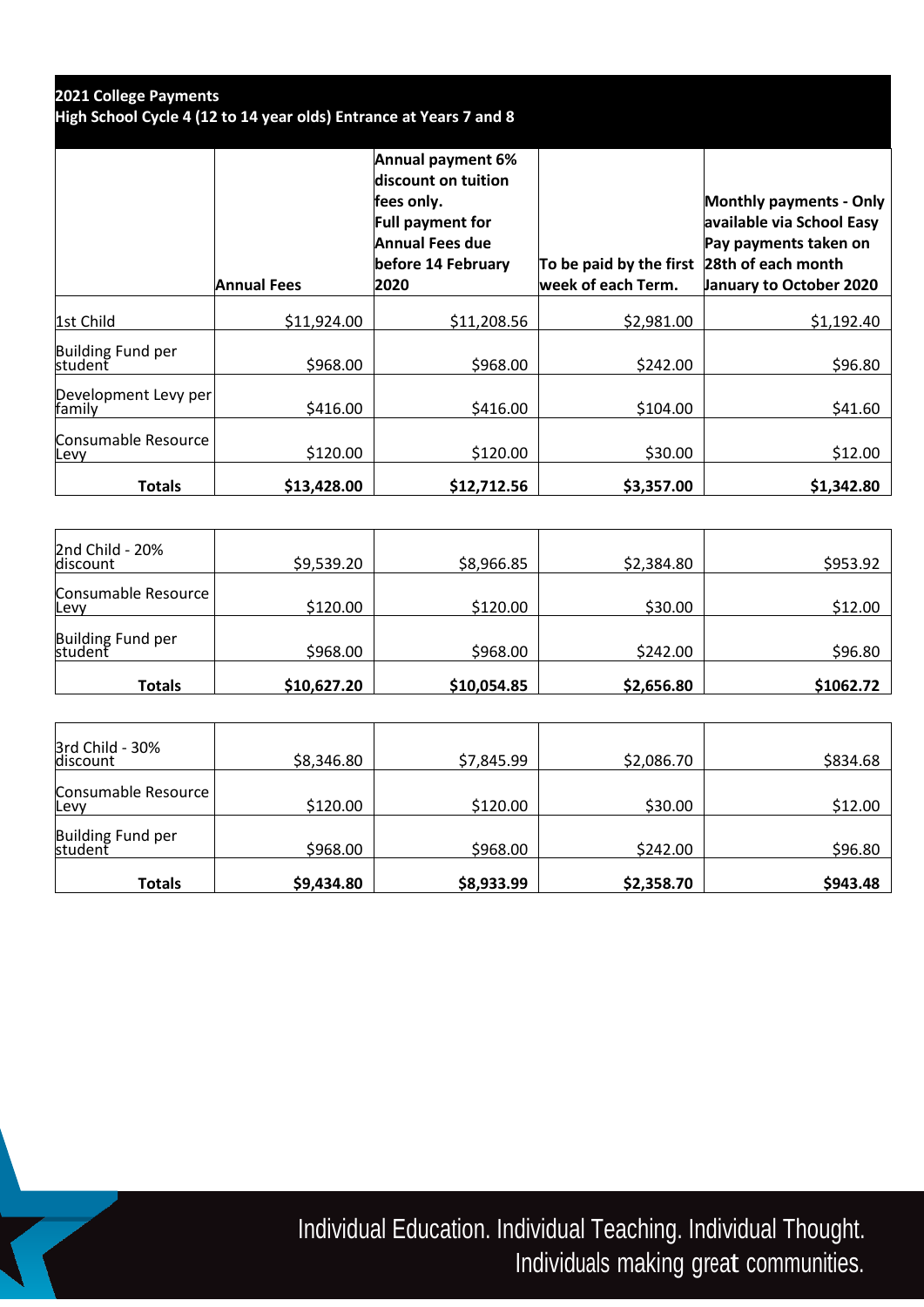| 2021 College Payments                                                          |
|--------------------------------------------------------------------------------|
| High School Cycle 4 & 5 (14 to 17 year olds) Entrance at Years 9, 10, 11 & 12. |

|                                | <b>Annual Fees</b> | Annual payment 6%<br>discount on tuition<br>fees only.<br><b>Full payment for</b><br>Annual Fees due<br>before 14 February<br>2020 | To be paid by the first<br>week of each Term. | <b>Monthly payments - Only</b><br>available via School Easy<br>Pay payments taken on<br>28th of each month<br><b>January to October 2020</b> |
|--------------------------------|--------------------|------------------------------------------------------------------------------------------------------------------------------------|-----------------------------------------------|----------------------------------------------------------------------------------------------------------------------------------------------|
| 1st Child                      | \$12,552.00        | \$11,798.88                                                                                                                        | \$3,138.00                                    | \$1,255.20                                                                                                                                   |
| Building Fund per<br>student   | \$968.00           | \$968.00                                                                                                                           | \$242.00                                      | \$96.80                                                                                                                                      |
| Development Levy per<br>family | \$416.00           | \$416.00                                                                                                                           | \$104.00                                      | \$41.60                                                                                                                                      |
| Consumable Resource<br>Levy    | \$120.00           | \$120.00                                                                                                                           | \$30.00                                       | \$12.00                                                                                                                                      |
| <b>Totals</b>                  | \$14,056.00        | \$13,302.88                                                                                                                        | \$3,514.00                                    | \$1,405.60                                                                                                                                   |

| 2nd Child - 20%<br>discount  | \$10,041.60 | \$9,439.10  | \$2,510.40 | \$1,004.16 |
|------------------------------|-------------|-------------|------------|------------|
| Consumable Resource<br>Levy  | \$120.00    | \$120.00    | \$30.00    | \$12.00    |
| Building Fund per<br>student | \$968.00    | \$968.00    | \$242.00   | \$96.80    |
| Totals                       | \$11,129.60 | \$10,527.10 | \$2,782.40 | \$1,112.96 |

| 3rd Child - 30%<br>discount  | \$8,786.40 | \$8,259.22 | \$2,196.60 | \$878.64 |
|------------------------------|------------|------------|------------|----------|
| Consumable Resource<br>Levy  | \$120.00   | \$120.00   | \$30.00    | \$12.00  |
| Building Fund per<br>student | \$968.00   | \$968.00   | \$242.00   | \$96.80  |
| Totals                       | \$9,874.40 | \$9,347.22 | \$2,468.60 | \$987.44 |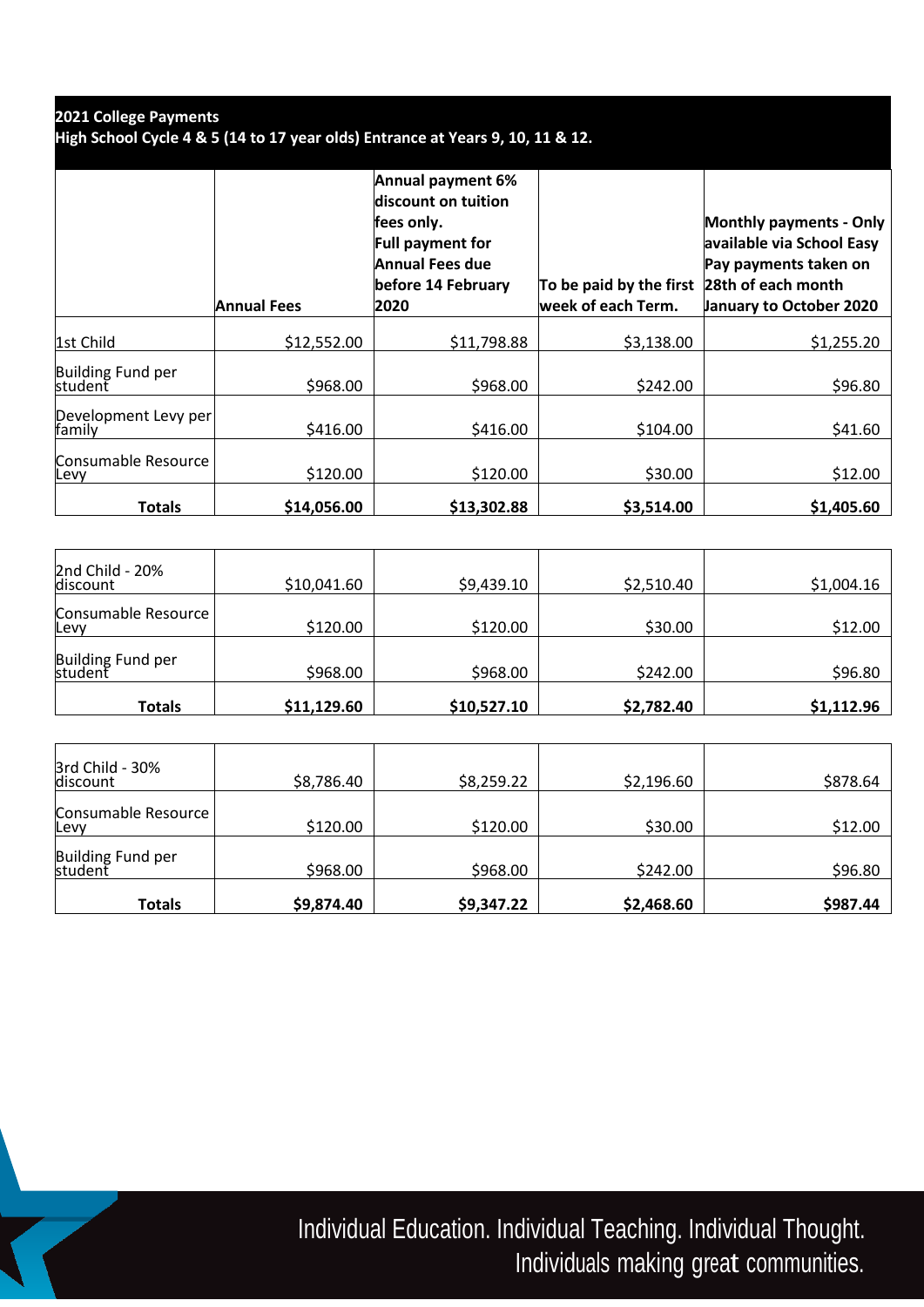## **Schedule of Fees 2 021 – International Students**

| <b>2021 College Payments</b><br>Pre-Kindy - Cycle 1 (3 to 6 year olds) |                    |                                                                                                                                                  |                                               |                                                                                                                                |  |
|------------------------------------------------------------------------|--------------------|--------------------------------------------------------------------------------------------------------------------------------------------------|-----------------------------------------------|--------------------------------------------------------------------------------------------------------------------------------|--|
|                                                                        | <b>Annual Fees</b> | <b>Annual payment 6%</b><br>discount on tuition<br>fees only.<br><b>Full payment for</b><br><b>Annual Fees due</b><br>before 14 February<br>2020 | To be paid by the first<br>week of each Term. | Monthly payments - Only<br>available via School Easy<br>Pay payments taken on<br>28th of each month<br>January to October 2020 |  |
| Fees – Pre-Kindy                                                       | \$10,664.00        | \$10,024.16                                                                                                                                      | \$2,666.00                                    | \$1,066.40                                                                                                                     |  |
| Building Fund per<br>student                                           | \$968.00           | \$968.00                                                                                                                                         | \$242.00                                      | \$96.80                                                                                                                        |  |
| Development Levy<br>per family                                         | \$416.00           | \$416.00                                                                                                                                         | \$104.00                                      | \$41.60                                                                                                                        |  |
| <b>Consumable</b><br>Resource Levy                                     | \$120.00           | \$120.00                                                                                                                                         | \$30.00                                       | \$12.00                                                                                                                        |  |
| <b>Totals</b>                                                          | \$12,168.00        | \$11,528.16                                                                                                                                      | \$3,042.00                                    | \$1,216.80                                                                                                                     |  |

| 2021 College Payments<br>Kindy - Cycle 1 (3 to 6 year olds) |                    |                                                                                                                                                  |                                               |                                                                                                                                       |  |
|-------------------------------------------------------------|--------------------|--------------------------------------------------------------------------------------------------------------------------------------------------|-----------------------------------------------|---------------------------------------------------------------------------------------------------------------------------------------|--|
|                                                             | <b>Annual Fees</b> | <b>Annual payment 6%</b><br>discount on tuition<br>fees only.<br><b>Full payment for</b><br><b>Annual Fees due</b><br>before 14 February<br>2020 | To be paid by the first<br>week of each Term. | <b>Monthly payments - Only</b><br>available via School Easy<br>Pay payments taken on<br>28th of each month<br>January to October 2020 |  |
| Fees - Kindy                                                | \$13,834.00        | \$13,003.96                                                                                                                                      | \$3,458.50                                    | \$1,383.40                                                                                                                            |  |
| Building Fund per<br>student                                | \$968.00           | \$968.00                                                                                                                                         | \$242.00                                      | \$96.80                                                                                                                               |  |
| Development Levy<br>per family                              | \$416.00           | \$416.00                                                                                                                                         | \$104.00                                      | \$41.60                                                                                                                               |  |
| Consumable<br>Resource Levy                                 | \$120.00           | \$120.00                                                                                                                                         | \$30.00                                       | \$12.00                                                                                                                               |  |
| <b>Totals</b>                                               | \$15,338.00        | \$14,507.96                                                                                                                                      | \$3,834.50                                    | \$1,533.80                                                                                                                            |  |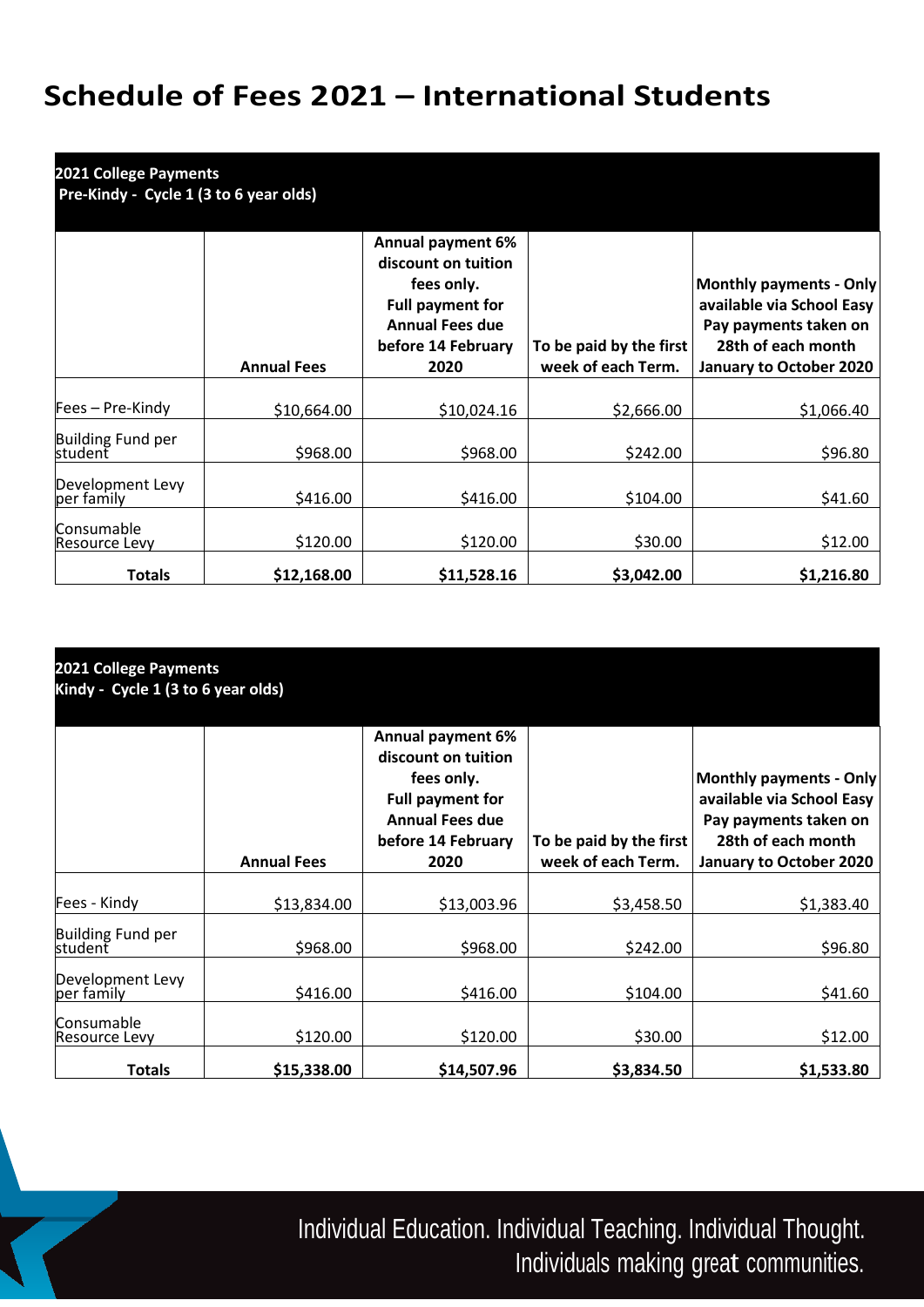| 2021 College Payments                                                                         |  |
|-----------------------------------------------------------------------------------------------|--|
| Primary - Cycle 1 (3 to 6 year olds), Cycle 2 (6 to 9 year olds), Cycle 3 (9 to 12 year olds) |  |

|                                           | <b>Annual Fees</b> | <b>Annual payment 6%</b><br>discount on tuition<br>fees only.<br><b>Full payment for</b><br><b>Annual Fees due</b><br>before 14 February<br>2020 | To be paid by the first<br>week of each Term. | <b>Monthly payments - Only</b><br>available via School Easy<br>Pay payments taken on<br>28th of each month<br>January to October 2020 |
|-------------------------------------------|--------------------|--------------------------------------------------------------------------------------------------------------------------------------------------|-----------------------------------------------|---------------------------------------------------------------------------------------------------------------------------------------|
| Fees - Primary                            | \$21,168.00        | \$19,897.92                                                                                                                                      | \$5,292.00                                    | \$2,116.80                                                                                                                            |
| Building Fund per<br>student              | \$968.00           | \$968.00                                                                                                                                         | \$242.00                                      | \$96.80                                                                                                                               |
| Development Levy<br>per family            | \$416.00           | \$416.00                                                                                                                                         | \$104.00                                      | \$41.60                                                                                                                               |
| <b>Consumable</b><br><b>Resource Levy</b> | \$120.00           | \$120.00                                                                                                                                         | \$30.00                                       | \$12.00                                                                                                                               |
| <b>Totals</b>                             | \$22,672.00        | \$21,401.92                                                                                                                                      | \$5,668.00                                    | \$2,267.20                                                                                                                            |

| 2021 College Payments<br>High School Cycle 4 (12 to 14 year olds) Entrance at Years 7 and 8 |                    |                                                                                                                                           |                                                                  |                                                                                                                 |  |
|---------------------------------------------------------------------------------------------|--------------------|-------------------------------------------------------------------------------------------------------------------------------------------|------------------------------------------------------------------|-----------------------------------------------------------------------------------------------------------------|--|
|                                                                                             | <b>Annual Fees</b> | Annual payment 6%<br>discount on tuition<br>fees only.<br><b>Full payment for</b><br><b>Annual Fees due</b><br>before 14 February<br>2020 | To be paid by the first 28th of each month<br>week of each Term. | <b>Monthly payments - Only</b><br>available via School Easy<br>Pay payments taken on<br>January to October 2020 |  |
| Fees                                                                                        | \$24,149.00        | \$22,700.06                                                                                                                               | \$6,037.25                                                       | \$2,414.90                                                                                                      |  |
| Building Fund per<br>student                                                                | \$968.00           | \$968.00                                                                                                                                  | \$242.00                                                         | \$96.80                                                                                                         |  |
| Development Levy per                                                                        | \$416.00           | \$416.00                                                                                                                                  | \$104.00                                                         | \$41.60                                                                                                         |  |
| Consumable Resource<br>Levy                                                                 | \$120.00           | \$120.00                                                                                                                                  | \$30.00                                                          | \$12.00                                                                                                         |  |
| <b>Totals</b>                                                                               | \$25,653.00        | \$24,204.06                                                                                                                               | \$6,413.25                                                       | \$2,565.30                                                                                                      |  |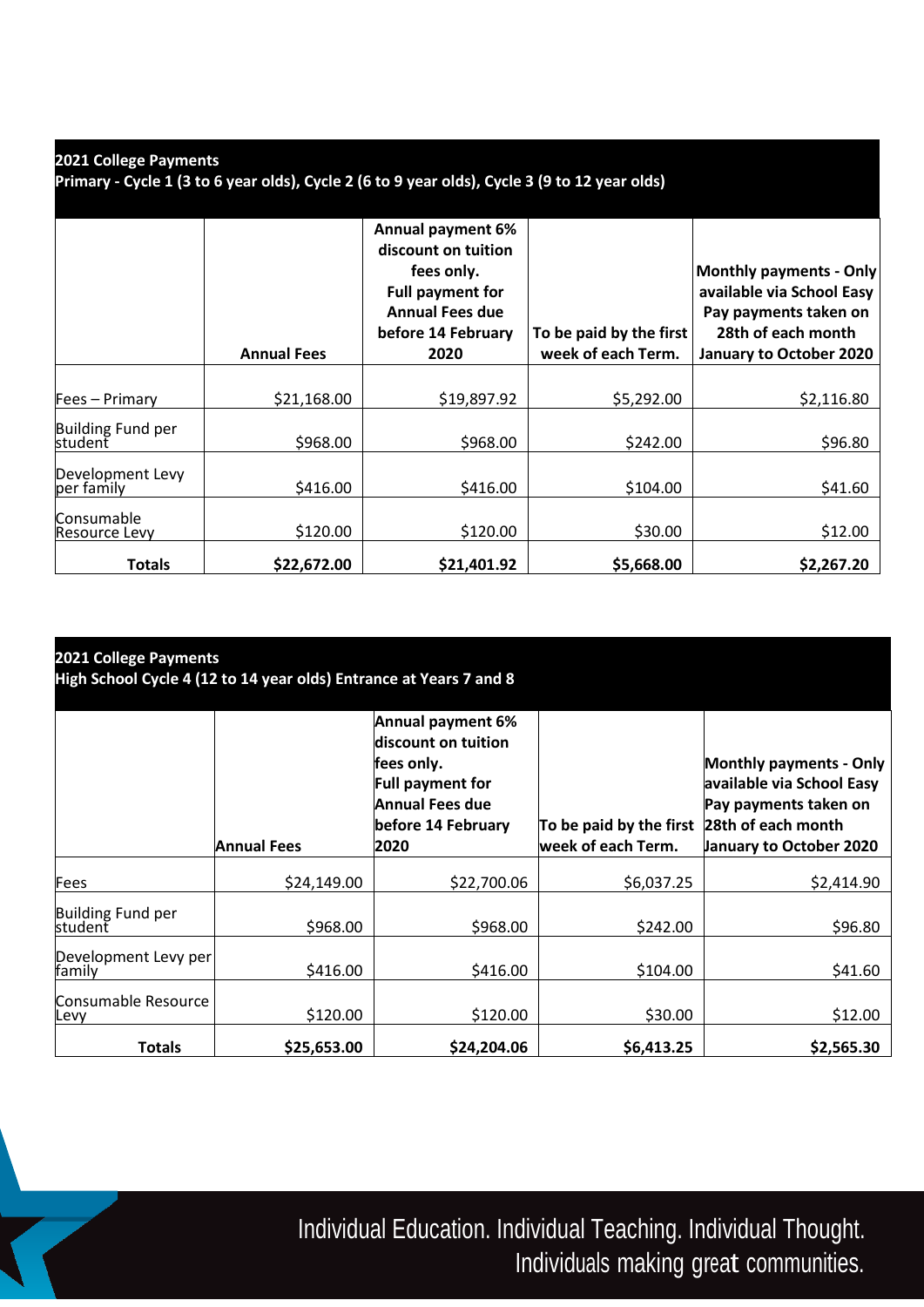| 2021 College Payments<br>High School Cycle 4 & 5 (14 to 17 year olds) Entrance at Years 9, 10, 11 & 12. |                    |                                                                                                                                           |                                                                  |                                                                                                                        |  |
|---------------------------------------------------------------------------------------------------------|--------------------|-------------------------------------------------------------------------------------------------------------------------------------------|------------------------------------------------------------------|------------------------------------------------------------------------------------------------------------------------|--|
|                                                                                                         | <b>Annual Fees</b> | Annual payment 6%<br>discount on tuition<br>fees only.<br><b>Full payment for</b><br><b>Annual Fees due</b><br>before 14 February<br>2020 | To be paid by the first 28th of each month<br>week of each Term. | <b>Monthly payments - Only</b><br>available via School Easy<br>Pay payments taken on<br><b>January to October 2020</b> |  |
| <b>Fees</b>                                                                                             | \$24,504.00        | \$23,033.76                                                                                                                               | \$6,126.00                                                       | \$2,450.40                                                                                                             |  |
| Building Fund per<br>student                                                                            | \$968.00           | \$968.00                                                                                                                                  | \$242.00                                                         | \$96.80                                                                                                                |  |
| Development Levy per<br>family                                                                          | \$416.00           | \$416.00                                                                                                                                  | \$104.00                                                         | \$41.60                                                                                                                |  |
| Consumable Resource<br>Levy                                                                             | \$120.00           | \$120.00                                                                                                                                  | \$30.00                                                          | \$12.00                                                                                                                |  |
| Totals                                                                                                  | \$26,008.00        | \$24,537.76                                                                                                                               | \$6,502.00                                                       | \$2,600.80                                                                                                             |  |

T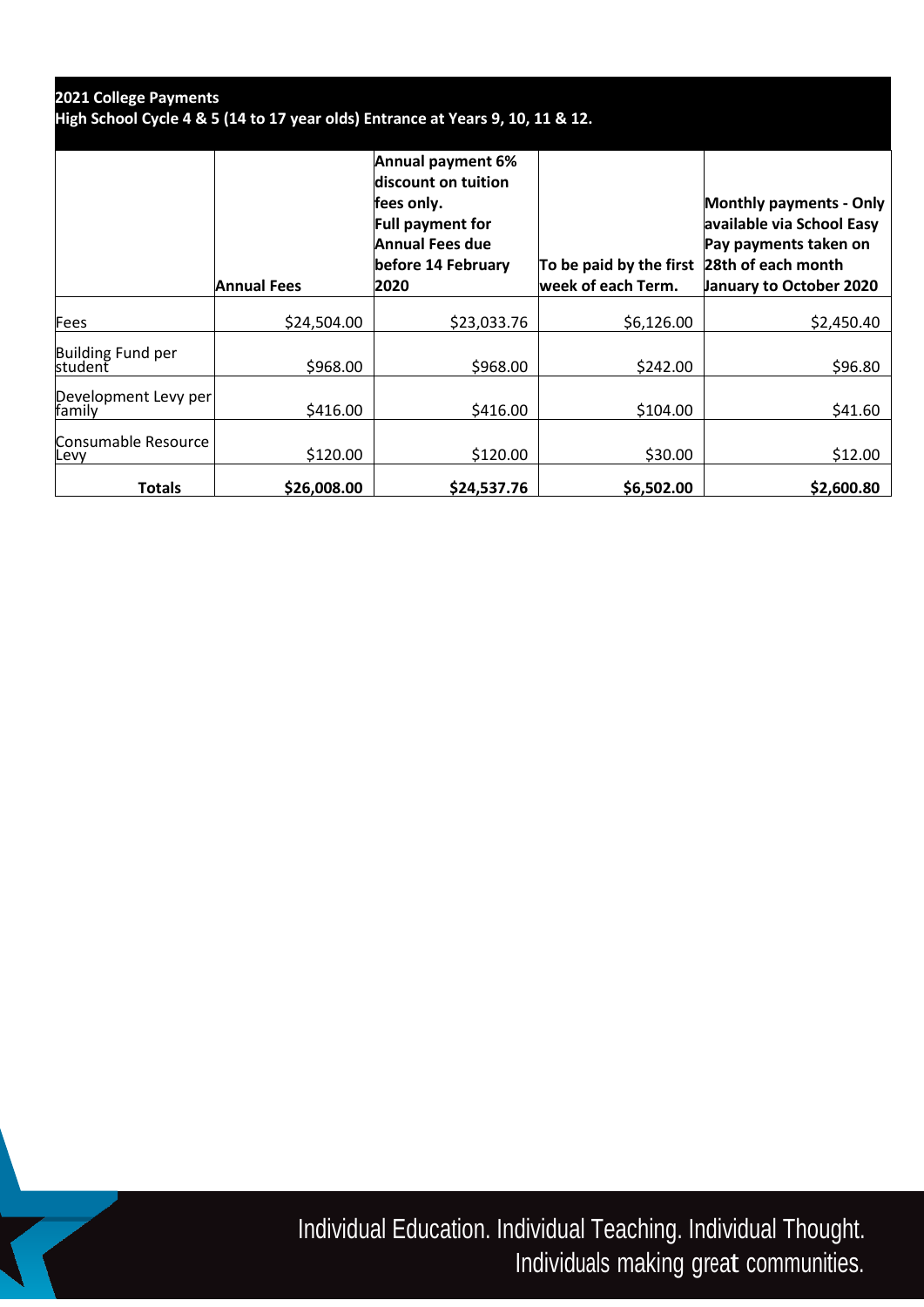## Fees Policy

## **Terms and Conditions**

The Terms and Conditions set out in the Application Form, Enrolment Agreement, Enrolment Information and all associated papers and information sheets may be amended from time to time by the Board. Any such amendments and provisions shall continue to apply during the whole period that a student attends the College. Full details of Terms and Conditions under which enrolments are accepted are described in the Enrolment Agreement.

### **1. Payment of Accounts**

The Board generally sets fees each school year based on:

- its expected level of Commonwealth and State funding for the year; and
- the strategic objectives for the year.

Fees are per child, payable in advance and non-refundable unless otherwise noted. Continuation of enrolment cannot be guaranteed unless outstanding fees have been paid by the due date or alternative financial arrangements have been made. The school will issue a Fee Statement to you before the start of each Term.

All payment methods available are as follows:

- Perth Individual's preferred payment method is Direct Debit by credit card, debit card or bank account. No processing fees apply. To set up for Direct Debit and pay by Credit Card/Debit Card or Bank Account click here [School EasyPay Parent Set Up;](https://pay.schooleasypay.com.au/setup/pms)
- Cheque (made payable to 'Perth Individual'), Cash, BPay or Direct Internet Account Transfer to Perth Individual, Westpac Bank, BSB 036-037, Account Number 118381 and include your family ID number as shown on your statement;
- By Credit Card at the front office, personally or on the phone, using the College's EFTPOS with Bankcard, MasterCard or Visa;
- Online by credit card Visa, MasterCard or Amex

## **2. Additional Fees**

Payments for the Building Fund and Development Levy are due in line with a family's chosen payment method either one annual lump sum payment, per term, or per month over 10 months if a family is signed to direct debit.

Extra fees will occasionally be due for: excursions, classroom learning resources, consumable resources, textbooks, subscription levies, specialist tuition or camp fees. These fees are payable as set out on your Fee Statement. In addition, parents are required to provide various consumables and class texts as set out on the class Booklist (Cycle 1 booklist items are included on your Fee Statement). Extra fees are payable when tuition is provided by external tutors, such as music teachers. Such fees are payable by parents directly to those external tutors by arrangement between the tutor and the parent. The High School students will be invoiced for all Elective Courses, Book Hire Charges and any Resource Fees applicable to their education.

## **3. Probationary Period for All New Enrolments**

On admission of each child, there is a probationary period of one (1) Term that allows for the child to settle into the school.

If, following this process, the College determines that it is in the child's best interest not to continue enrolment at Perth Individual, the College, despite the policy on Confirmation Fees, will refund the Confirmation Fee and, on a pro-rata basis, the Tuition Fee, Building Fund Levy and Development Levy.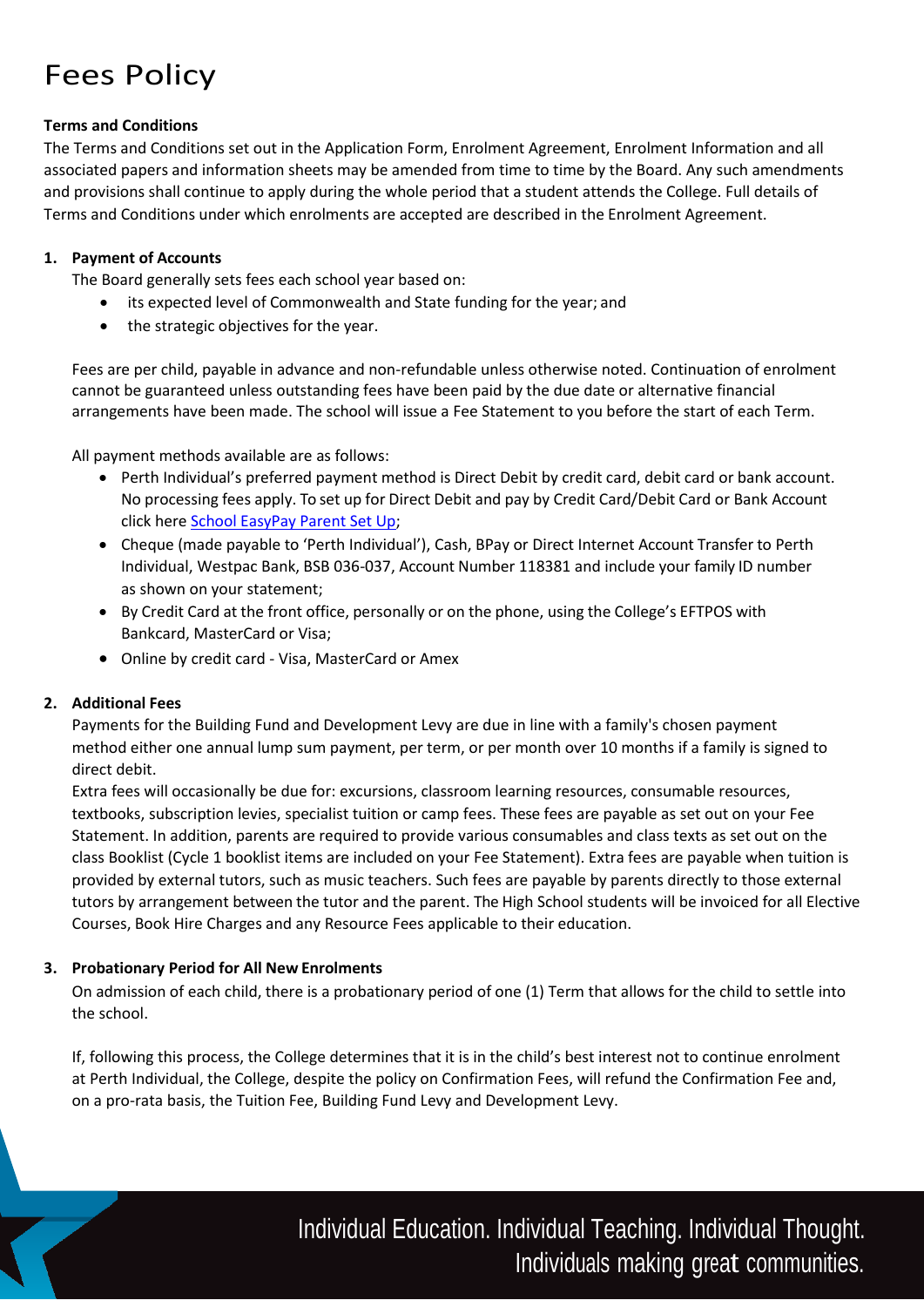### **4. Notice Period for families not receiving Scholarships or Bursaries**

Parents are urged to contact the Principal before making a final decision to leave the school. Notice of intended withdrawal must be given in writing to the Principal.

A fee equal to 1 Terms fees will be applied unless notice of intended withdrawal is provided, in writing (via letter or email to admin@pi.wa.edu.au), to the Principal as per the following - if the intent is to leave at the:

- End of Term 1 then notice in writing must be given by 12 pm on the last day of Term 4 of the previous year
- $\bullet$  End of Term 2 then notice in writing must be given by 12 pm on the last day of Term 1
- End of Term 3 then notice in writing must be given by 12 pm on the last day of Term 2
- End of Term 4 then notice in writing must be given by 12 pm on the last day of Term3

Verbal notification or emails to class teachers are not considered due notice.

## **5.** Notice Period for families receiving Scholarships or Bursaries

No family, who has given notice, is eligible for any financial arrangement, new or continuing, including Scholarships and Bursaries support; all of which will cease upon notice of withdrawal. Parents are urged to contact the Principal before making a final decision to leave the school, particularly where assistance may be available.

Any family in receipt of any Scholarships or Bursaries who intend leaving the school must give 2 full Terms notice of their intent to leave the school in writing (via letter or email to admin@pi.wa.edu.au) to the Principal as per the following - if the intent is to leave at the:

- End of Term 1 then notice in writing must be given by 12 pm on the last day of Term 3 ofthe previous year
- End of Term 2 then notice in writing must be given by 12 pm on the last day of Term 4 of the previous year
- End of Term 3 then notice in writing must be given by 12 pm on the last day of Term1
- End of Term 4 then notice in writing must be given by 12 pm on the last day of Term2

Verbal notification or emails to class teachers are not considered due notice. If such notice is not provided, the family will be liable to pay the full amount of any Scholarships or Bursaries back to the school, will be invoiced for the full Terms Tuition Fees and a fee equal to 2 Terms fees will be applied.

#### **6. Concessions/Rebates Available for Term/Annual Fees**

Families can apply for discounts on the Tuition Fee:

Where the Annual Tuition Fee is paid in one instalment by the end of the first week of Term 1. The discount is:

- 6% of the Annual Tuition Fee where payment is by cash, cheque or direct internet account transfer; or
- 2.5% of Annual Tuition Fees where payment is made by EFTPOS or credit card.

Where a child commences after the end of the third week of a Term, a pro rata Tuition Fee for that Term will be charged. All children who commence anytime during the first three weeks of Term will be charged full Tuition Fees.